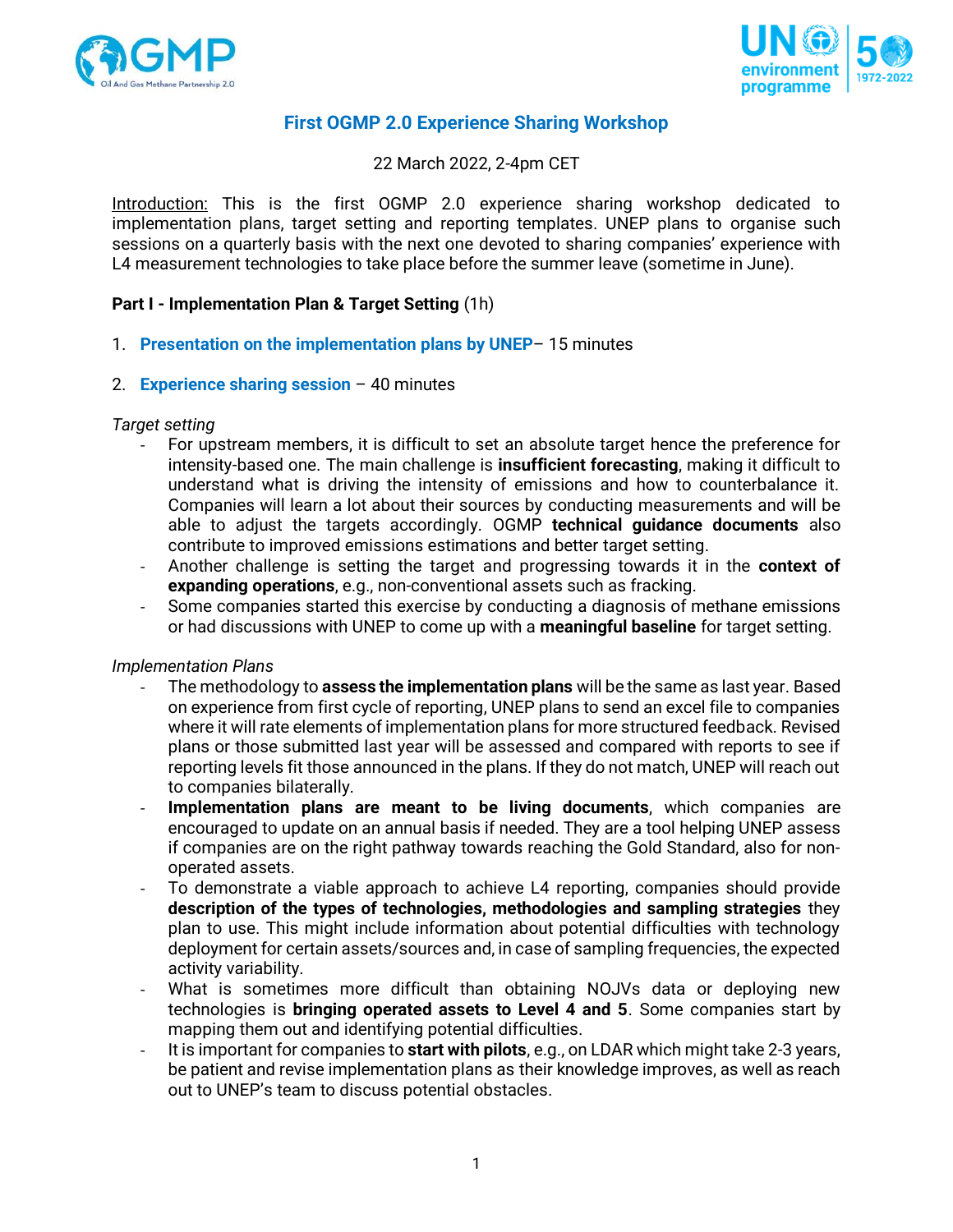



- **Years 0-5:** The year of joining the Partnership is Year 0. First reporting is expected in Year 1 and reaching the Gold Standard in Year 3 for operated and Year 5 for non-operated assets. Companies are invited to specify in brackets the year they refer to when they indicate Years 0-5 in their implementation plans to avoid confusion.
- Gold Standard is not about reaching L4 of reporting but reconciling L4 and site level data. UNEP acknowledges this is challenging for many companies. The Gold Standard is not the end goal, what matters is starting the **journey of improvements** to get there. Before Year 3, the Gold Standard is attributed on the basis of a credible implementation plan which UNEP refers to as "**Gold Standard Pathway**", in contrast to "**Gold Standard Reporting**" which is reaching L4/L5 reporting within Year 3 deadline for operated assets and Year 5 for non-operated assets
- **Companies not reaching Gold Standard in Year 3 do not lose OGMP membership**. They are encouraged to make progress over time and strive to reach it the following year.
- Companies shared concerns about the **limited number of experienced contractors** able to meet L4 reporting requirements. The market of service providers can become even tighter with EU regulation introducing the obligation of independent verification. It is important to well frame the expected deliverables with contractors which might specialise in different services, e.g. L5 measurements or source level inventories.

### *Engagement with NOJVs*

- It is challenging for many companies to **engage with NOJVs** and convince them of the importance of managing methane emissions. One of the midstream members shared their experience with engaging with joint venture partners. The company conducted a preliminary climate action assessment among NOJV partners, consisting of a questionnaire on their climate change commitments with focus on methane looking at (1) existence of emissions reduction target & its nature (absolute or intensity, covering all GHGs or only methane); (2) methane calculation methodologies and reporting practices and (3) methane mitigation measures and initiatives.
- UNEP is available to participate in discussions with NOJVs, present the Partnership and answer any questions. Some partners initiated such discussions in the past.

### **Part II – Use of Reporting Templates** (1h)

- 1. **Presentation of updated reporting templates by UNEP -** 10 minutes
	- All members received the revised reporting templates, first via mirror groups and then Steering Group (to be approved by 30 March if no objections received).
	- No empty cells are allowed for both templates, hence, companies can now report only numerical values, "missing information" or "not applicable" options, which can be accompanied by an explanation.
	- For the upstream template, two columns for latitude and longitude were added.
	- Another column was added for a brief description of asset type in the upstream template.
	- In the mid- and downstream template, companies are invited to indicate how many similar facilities they have under the scope of reporting table in the first sheet of the reporting template.
	- Compressors for distribution networks were added as a new source in the mid- and downstream template.
	- UNEP remains available to answer any questions about the revised templates.